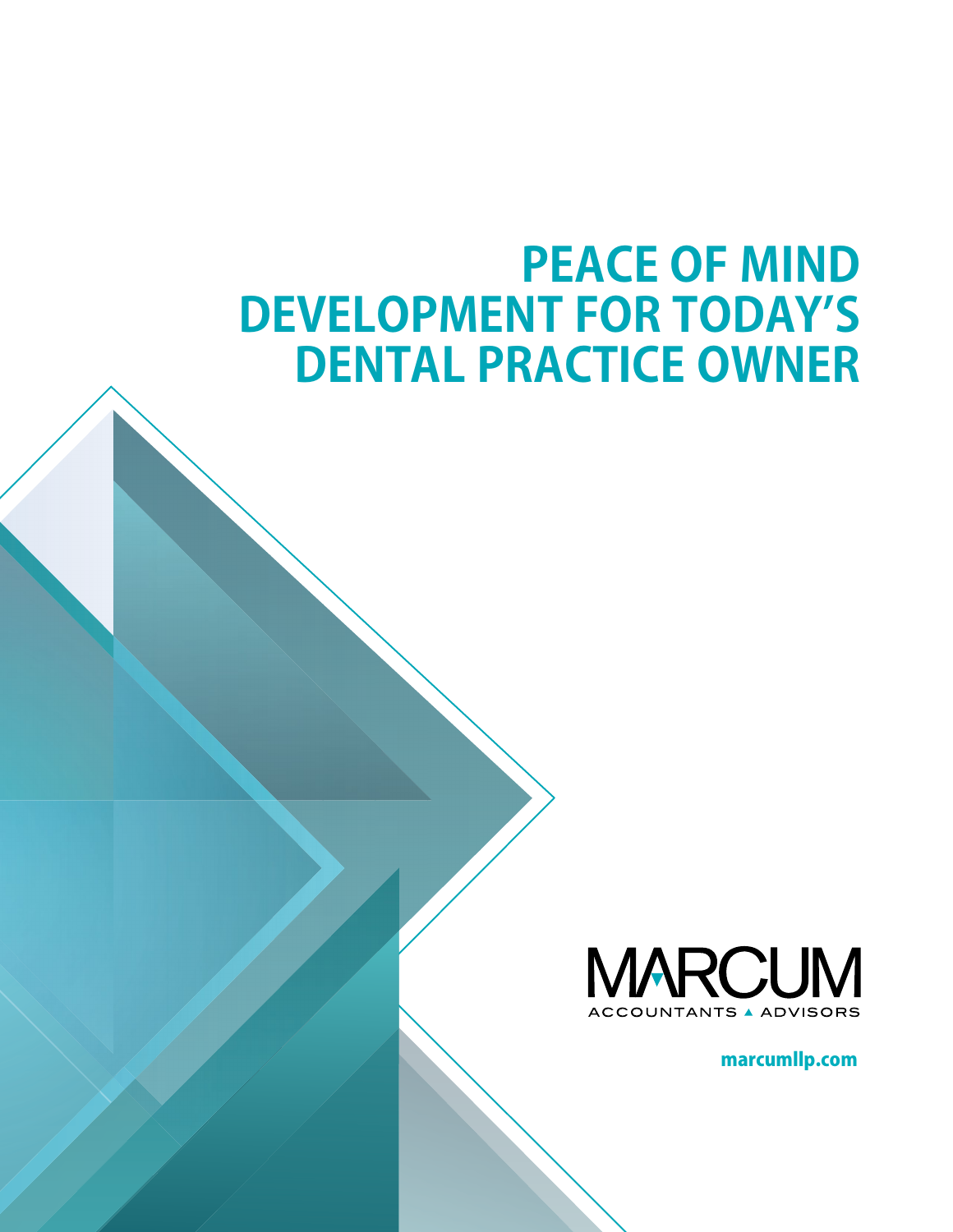# Peace of Mind Development for Today's Dental Practice Owner

Assisting our dental practices in rediscovering their confidence to deliver the highest standard of care while gaining new insights of a purpose driven, health dedicated and profitable business team.

## **Business Set Up for the New Dental Practice Owner/Newly Acquired Dental Practice**

*"You're a new dental practice owner. Now what?"*

Provide multi-level service tiers to include but not limited to:

- Business entity setup
- Outline ideal production/collection parameters
- Assist to create ideal team retention
- Guide owner through third party credentialing
- Design practice/patient operational guidelines
- Assist in implementation of optimal external/ internal marketing methods

## **Comprehensive Practice Pulse Assessment**

*"How Healthy is My Practice?"* 

- Recognize effective/efficient operations for continued ownership success
- Identify practice/team barriers challenging optimal growth and profit

## **Improving Your Dental Team Performance**

#### *"Does my dental team really know their roles/expectations?"*

- Assess and Create Positive Profitable Team Accountability
- Design/Train/Assist in individualized Team Practice Profit Centers"
- **Dutline/Educate Owner and Team on Healthy** Key Performance Indicators (KPI's)
- **Develop team/practice Standard Operational** Protocols (SOP's)/guidelines to:
- Clarify your expectations
- Create structure
- Define processes

## **Creating Healthy Hygiene Department ROI-Learning the "Business" of Hygiene**

#### *"How much hygiene do I really need? Why are there so many holes in my schedule?"*

- Empower the chat and polish hygienist to be your "Health Centered Hygienist"
- Calibrate administrative team for optimal patient/third party reimbursement
- Train for proactive not reactive schedule recovery
- Host One Day Onsite Refine and Refresher Hygiene Workshop

## **Calibrating the Dental Office Manager**

#### *"Calibrating the Dental Office Manager? Is the salary justified?"*

- Assess/educate/implement daily, weekly, quarterly, yearly accountability checklist
- Assess/train healthy KPI's to successfully support financial goals of the practice
- Outline effective team communication/ leadership tools
- Design implementation for optimal dental practice management software utilization

## **Dental Fee Analysis**

#### *"Are you aware you are losing money? Do you want to be cheapest in town?"*

- Perform comprehensive CDT code analysis towards optimal insurance reimbursement
- Outline current and future fee application to best financially support your practice
- Provide proven team language tools while educating patient values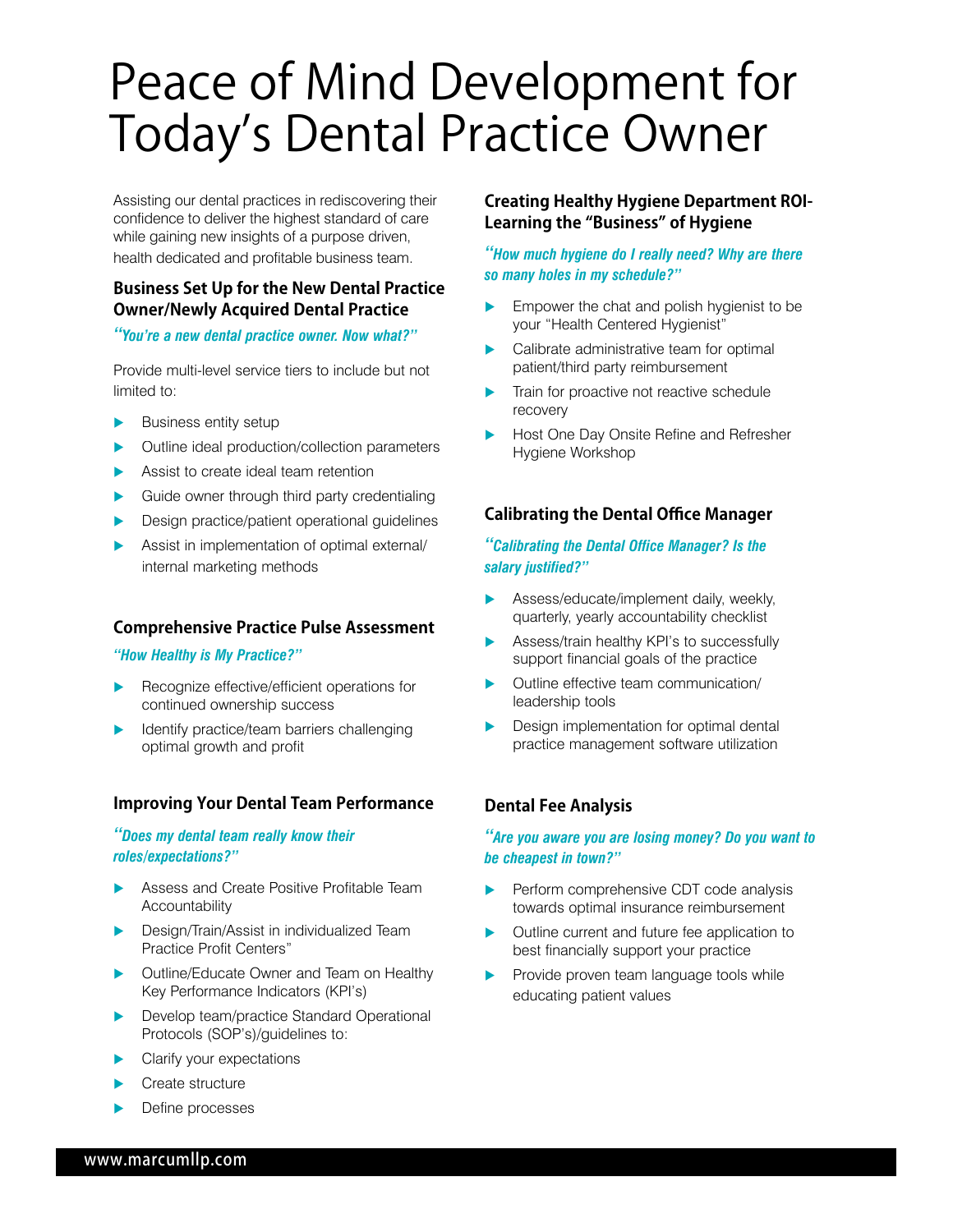#### **Calibrate Accurate Dental Software Reporting Parameters**

#### *"I ran these reports, but what do they mean? I think I'm running the right one."*

- Instruct owner to understand reporting towards proactive management
- **Train administrative team to correctly represent** financial reporting to the accountant
- Design effective tracking/monitoring tools within dental software to capture lost revenue
- **Calibrate/educate to fully understand reports** for proactive management

## **Train to Discover and Recover Lost Treatment Revenue**

#### *"Why is my schedule not full? I thought the patient scheduled?"*

- Identify operational/communication barriers in case presentation
- Assist team to identify patient motivators
- Calibrate to uncover patient value system
- Outline optimal patient financing options
- **Dutline successful tracking and learn to** schedule the unscheduled

## **Practice Owner Leadership/Coaching/ Mentorship**

#### *"Can't I just come in and do dentistry? I didn't think it would be this difficult."*

- Assist in discovering business challenges that keep you up at night
- $\blacktriangleright$  Help clients to identify and address practice ownership aggravations
- ▶ Calibrate to create best environment toward team success
- $\blacktriangleright$  Train owners to confidently ask for what they need
- Guide clients through self-accountability for optimal leadership success

#### **Insurance Utilization Review**

#### *"How much do we write off? How do I know which insurance to keep or drop?"*

- Extrapolate, analyze and report insurance utilization for proactive practice management planning
- Assist client to determine value of third party contractual arrangements
- Provide team-to-patient transitional communication/language tools

## **Thinking of Retiring? Thinking of Selling your Dental Practice?** (Valuations)

#### *"I'm thinking I might work 3,5 more years. What's my practice really worth?"*

- What's your magic number?
- Will the money you receive from practice sale be your cherry or the gravy?
- Outline value in discovering and recovering hidden growth/profit opportunities PRIOR to selling
- Assist client to discover and recover hidden growth/revenue/marketable advantages to maximize value prior to selling

## **Thinking of Buying a Dental Practice?**

(Dental Transition Team)

#### *"Should I buy this practice? Is this practice really worth \$XXX,XXX?"*

- Provide independent representation throughout the process
- Complete cash flow analysis
- Complete industry standard analysis
- Complete purchase price analysis and asset purchase agreement considerations
- Analyze and report:
	- $\blacktriangleright$  Practice software reports for potential risks and growth opportunities
- Facility and employee considerations
- Consider the reasonableness of adjusted revenue and expenses